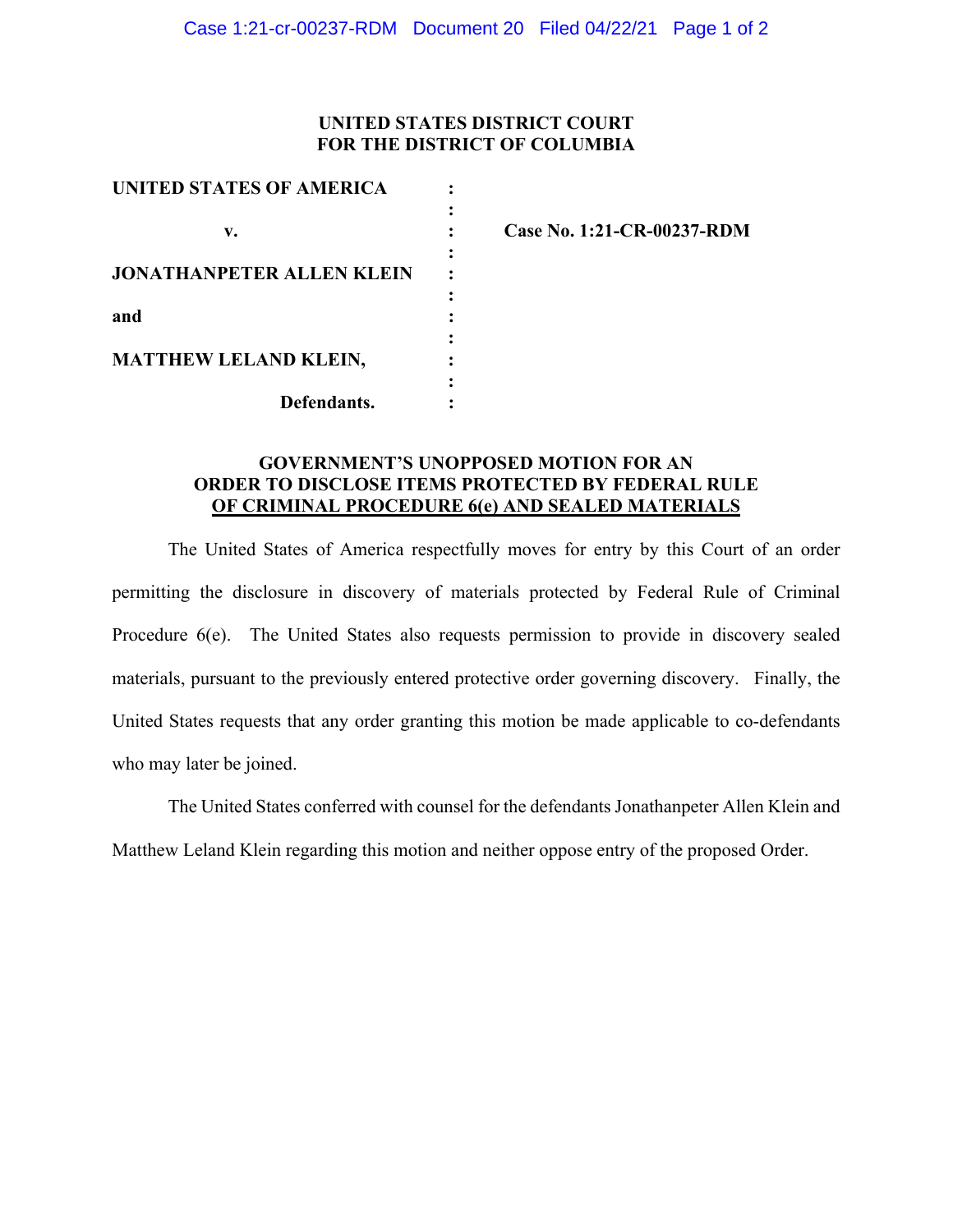WHEREFORE, the United States respectfully requests an order authorizing the disclosure

in discovery of the materials described above.

Respectfully submitted,

CHANNING D. PHILLIPS Acting United States Attorney D.C. Bar No. 415793

 By: */s/ Christopher K. Veatch*  CHRISTOPHER K. VEATCH Assistant United States Attorney IL Bar No. 6276097 (Detailee) 555 4th Street, N.W. Washington, D.C. 20530 (312) 886-3389 christopher.veatch@usdoj.gov